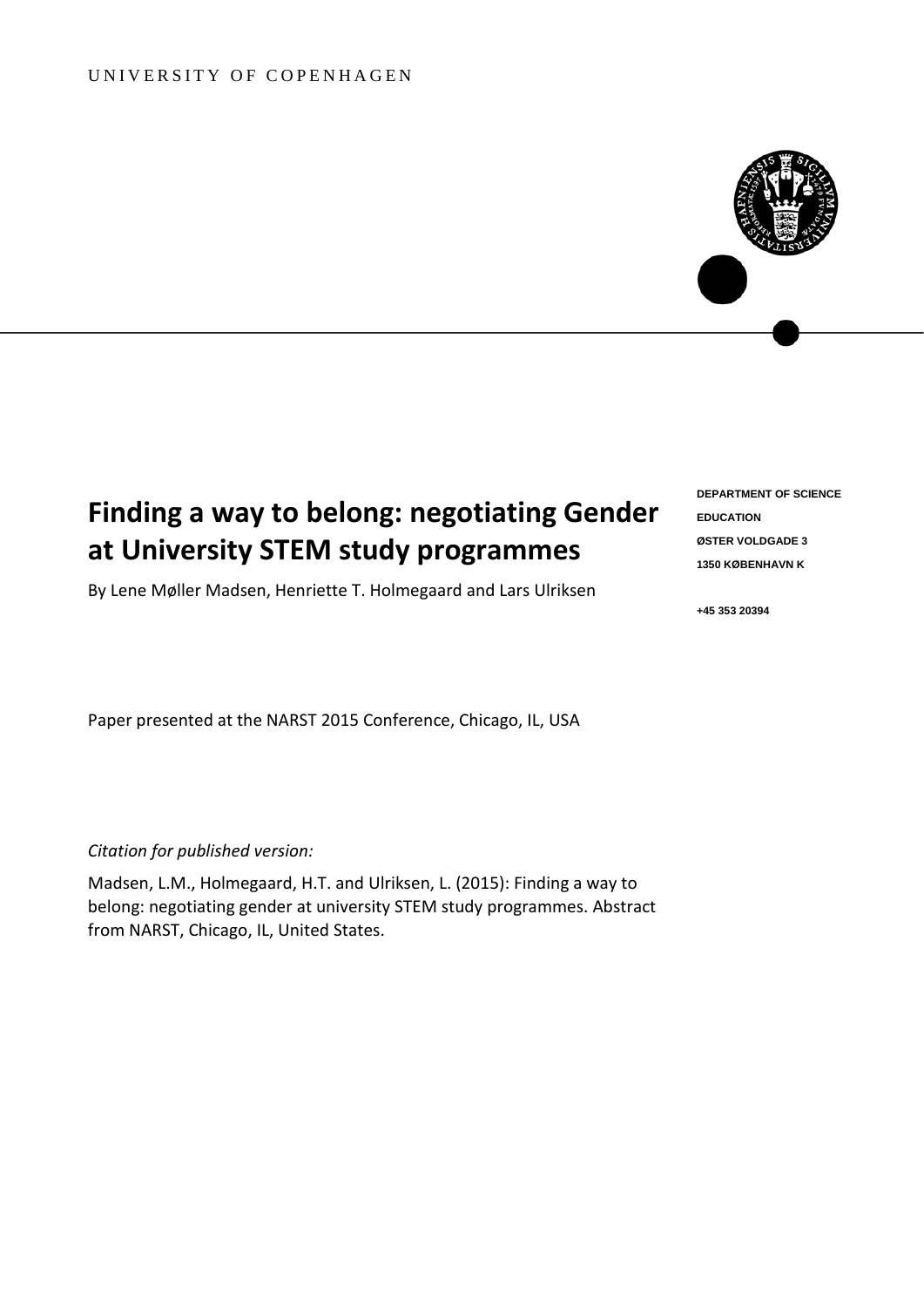## **Finding a way to belong: Negotiating gender at university STEM study programmes**

### **Subject/problem**

In recent years the literature within science education has been inspired by feminist theories led by Judith Butler [\(1993\)](#page-5-0) to address gender as something students *perform* through culture [\(Archer, DeWitt, & Willis, 2014;](#page-5-1) [Sinnes & Løken, 2012\)](#page-5-2). As a consequence, research challenges the assumptions that men and boys, and women and girls, belong to homogeneous groups, who are masculine and feminine in one particular way that is shared by either men or women [\(Gilbert](#page-5-3)  [& Calvert, 2003;](#page-5-3) [Henwood, 1998\)](#page-5-4). Rather it is suggested that research should approach gender as a complex category in which students position themselves [\(Davies & Harré, 1990\)](#page-5-5) and that the way students position themselves changes in accordance to the cultural context and social relations they participate in [\(Hasse, 2008\)](#page-5-6). Based on these approaches it becomes not only important to study female students that traditional have been in focus when addressing the issue of gender within science but also to study the negotiations and integration of male students.

Research has shown that being a student within science influences the ways of getting recognized within the study programme and how gender must be negotiated in order to be accepted. Gonsalves [\(2010\)](#page-5-7) shows how women in doctoral physics programmes position femininity as something outside of physics, and themselves as 'tomboys' to belong to physics. Also Due [\(2012\)](#page-5-8) points at two competing discourses in physics which sets the scene for students' available positions; one highlights physics as a masculine discipline, and the other physics as a gender neutral discipline. A similar conclusion is found by Hughes (2001) that finds a narrow range of gendered student science subjectivities available for students in physical science [\(Hughes, 2001\)](#page-5-9). These documented perceptions, in different ways, set the scene for gendered ways of being recognized as a proper student within STEM educational programmes.

To change students' access to science whatever way they perform gender we must therefore study how science culture includes certain ways of doing gender while excluding others. In this paper we do this by exploring how students being the minority either female or male within a STEM higher education programme negotiate their gender in order to get social and academic accepted.

#### **Design/procedure**

Three higher education study-programs at two research intensive universities in Denmark have been selected based on information about the gender distribution of female and male students. These are: Computer science, molecular biomedicine and physics & nanotechnology. Computer science has a low number of female students (between 4-9% in the period 2009-2011). Also physics & nanotechnology has a low number of female students (4-25% in the period of 2008- 2010) whereas molecular biomedicine contrary has a low number of male students (13-24% males from 2009-2011).

We have applied a multi-method triangulation design where different types of information are obtained about the same theme with different methods in order to obtain an in-depth understanding [\(Denzin & Lincoln, 2000\)](#page-5-10). In the triangulation we designed writing exercises, group work and qualitative interviews.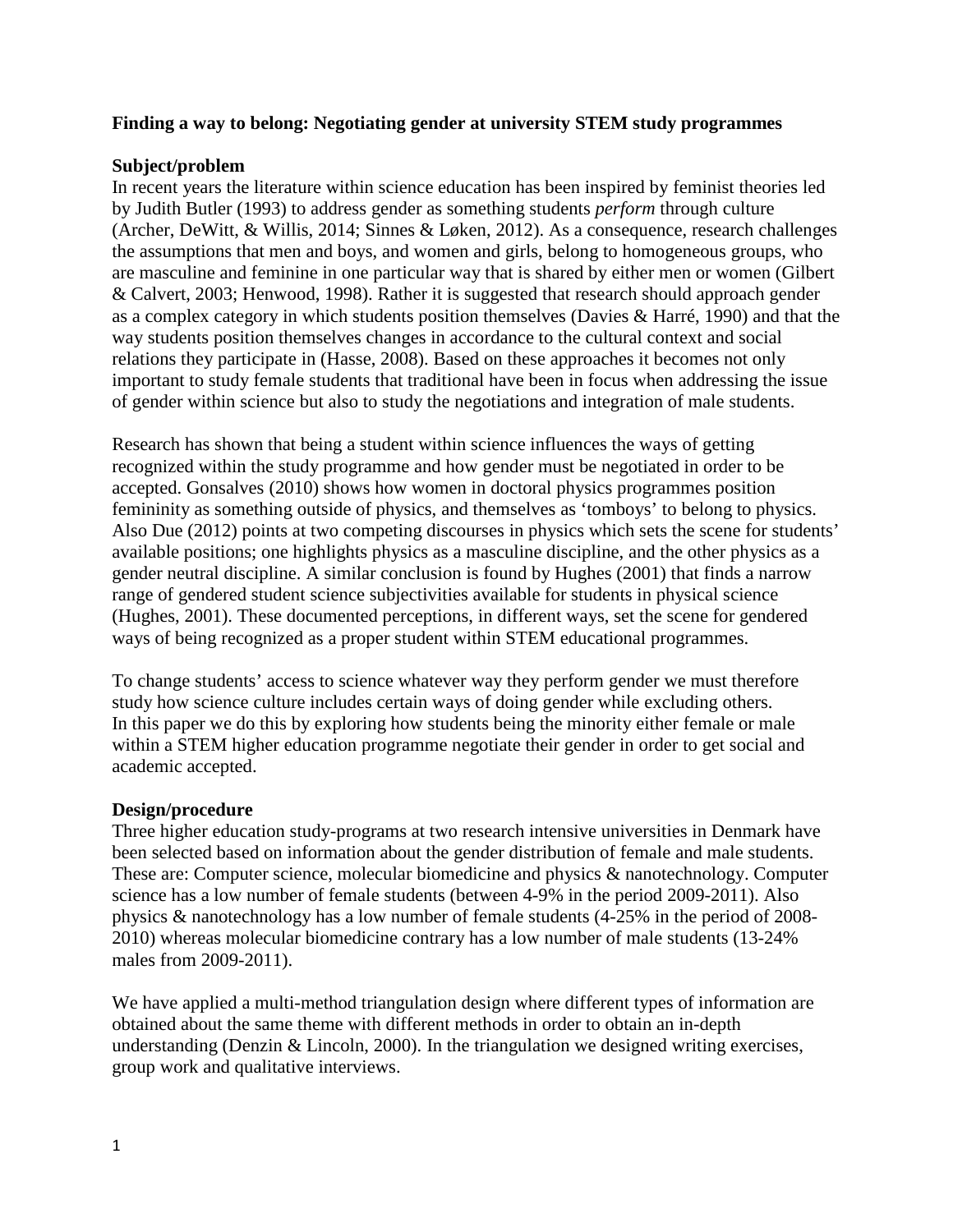In the writing exercises the students were encouraged to write down their reasons for choosing the particular study programme they were enrolled in, and their experiences being in the study programme' (40 written descriptions were obtained). These essays were a way to gain access to the students' individual considerations. In the group work the students were asked individually to make a list of themes they considered important for a student to successfully get through the first year at university. Secondly, within groups of peers they were asked to prioritize the themes. This exercise was used to provide insights into the (gendered) negotiations among students about the themes. The group work was video recorded. We held 8 work-shops with 41 participating students. Qualitative individual and group interviews were held; firstly to unfold the students' narratives of entering the selected educational programs and their experiences during the first year, secondly to gain in-sight into how the students integration-strategies and how to negotiate gender. 12 qualitative interviews were carried out involving 31 students, consisting of 5 individual and 7 group interviews. All data was collected in accordance with the Danish Data Protection Agency. The data was analysed from a thematic analytic approach [\(Braun & Clarke,](#page-5-11)  [2006\)](#page-5-11).

#### **Findings and analysis**

#### *How to become a computer science student when being the minority of girls*

In the data-material we found no homogeneous portrays of what a computer science student is, as there exist parallel subcultures in where different student strategies are recognised. The students described an array of positions of how to become a proper computer science student and how the minority of female students got integrated into the study programme. When asked directly most students found no differences between female and male students' and the challenges they meet during first year. However when diving into the students' narratives, a more complex picture appears. In particular two themes emerge from the thematic analysis; the jargon and learning strategies. As we will show each interact differently with doing gender as a computer science student. Firstly, positioning yourself as a computer science student has to do with using a particular vocabulary that is described as technical terms used to exclude students who are not familiar with the rhetoric:

> *'The way you speak to each other; the content, the terminology, the way of competing is very excluding. Girls get frightened about it – and it's hard to get into it (…) But very identity-building (…) I think [the jargon] is unpleasant for other girls, and they feel more stupid than they necessarily are. That's part of the game, to make people who do not know it [the jargon] feel stupid' (Emily)*

The computer science students point at a particular technical jargon as a way to position oneself as a serious and clever student. This technical jargon is described as gendered in several ways. First of all some of the computer science girls did not apply to computer science due to their interest in the technical aspects of the programme, and do not have a long history of coding experience before entering the programme as some of the boys. Second having neither the interest nor the prerequisites for applying it, can reinforcing a sense of being stupid as Emily described above as a way to underestimate own abilities. This is related to the second theme, namely that the social learning strategies that in particular some of the girls apply, are not supported by the study programme. One student explain how discussing an assignment with peers or asking the teacher before having tried out all solutions by yourself is risky as there is a danger of getting positioned as un-intelligent, and as a girl you might feel that you enhance the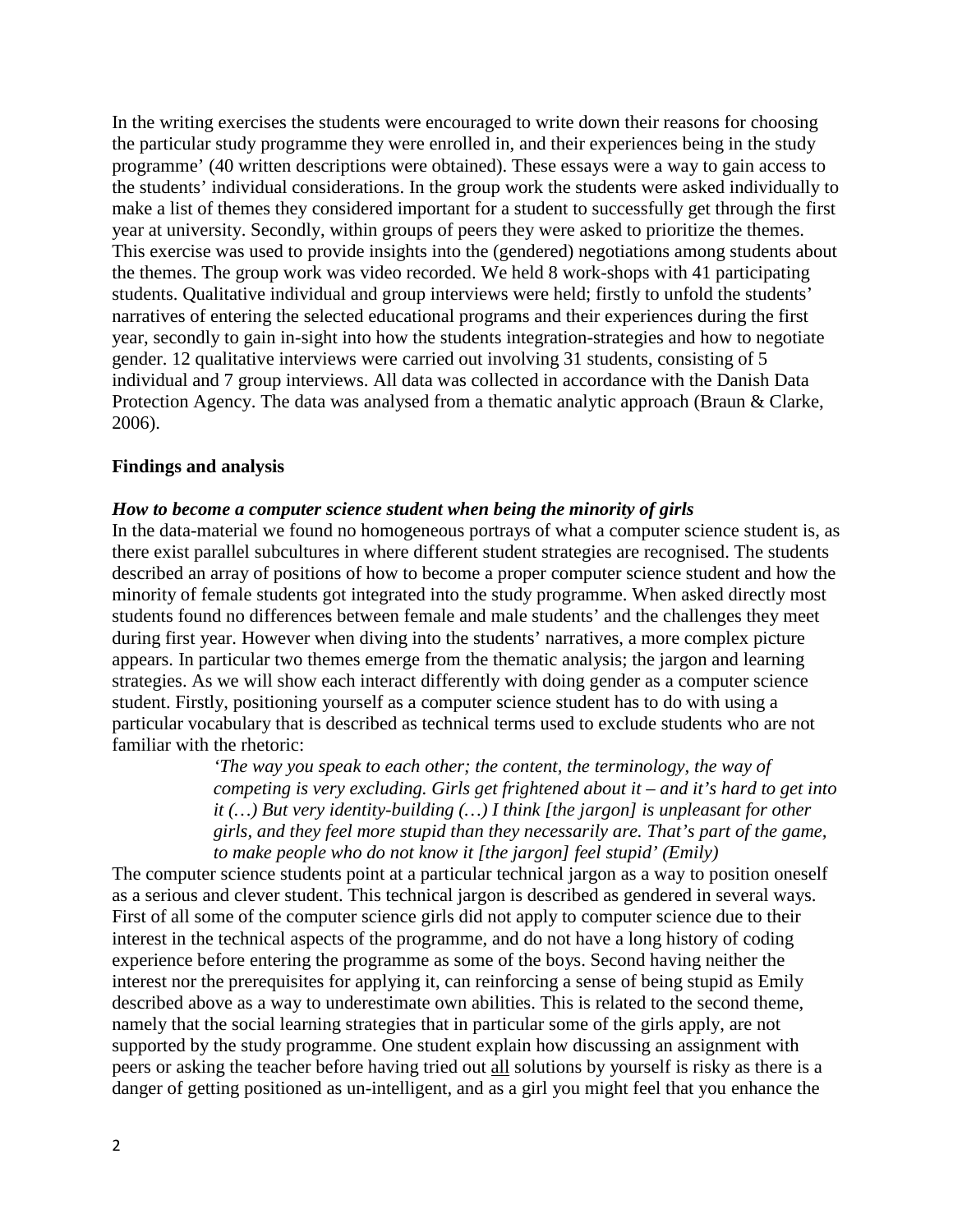picture of 'girls cannot do computer science'. And a large part of the culture at computer science has to do with being intelligent: *if you are smart you are recognized no matter how you behave.* An example of how individual learning strategies are supported in favor of more social ones, are an assignment in where the students are asked to: *play with it, take it home with you…you will figure it out'*. This 'take it home and play with it' presupposes that the students by themselves find not only the solution but also learn different ways of getting to it and are motivated by solving open problems as kind of lonely detectives. Emily's description of the learning culture at computer science is supported within the literature. In physics, Hasse [\(2002\)](#page-5-6) describes how girls in physics are confused because they did NOT (like they were used to from school) get credit for "following the instructions". Rather what was recognized was being playful and trying out own ideas. The analysis show how Computer science presupposes gendered experiences and practices that do not necessary reflect competences but different ways of studying.

#### *How to become a Physics & nanotechnology student when being the minority of girls*

A general narrative at Physics & nanotechnology was how being a physicist was not alienable with performing femininity. As a consequence female student must strive to become one of the boys to fit into the study programme:

*'I think they easily become one of the boys – they need to adjust when there is such a huge [gender imbalance] it's going to be a male culture' [no matter what] (Allan).*

Physics & nanotechnology is described as a place with a high level and pace, that requires of the students to be 'in love' with physics to get through, and to be 'one of the boys'. This study culture set the scene for students to perform their gender in particular ways to gain recognition as physicists. If one of the male students faces difficulties in keeping the pace, he can still gain recognition from fellow students if he involves himself in the social part of the study programme. On the contrary, if a female student does not keep the pace, it seems incompatible with being '*one of the boys'*, her only way to stay at the study programme is to be good looking. Good looking, though, is not being related to 'being one of the boys' but it is a way to gain social inclusion if becoming 'one of the boys doesn't work'. To become 'one of the boys' includes downplaying a feminine physical appearance and a desire to 'be one of the boys' therefore has consequences for the female students. Louise explains how she does not have any relationship to the other girls at the study programme at all, but belongs to a group of male students – a group that was set down by the institution in the beginning of first year, which they have maintained. Also the jargon is described as more direct and sometime harsh.

Danielsson [\(2009\)](#page-5-0) finds how female physicists balance the norms for what being a women and being a physicists are by positioning themselves as different from other women. This is the exact case when Olga in our material explain how the teaching sometimes particular presupposes male students:

Olga: *'We watched Myths Busters [science programme at Discovery] in one of the lectures and then our teacher had found some mistakes in the programme which we should identity. And then, I don't know, it became very boyish like 'girls cannot do this'…and then we thought 'yes we can, we are actually some right here''* Interviewer: *'How do you experience it when such things happen?'*

Olga: *'I think it is the other girls, not me I do not take it on me, as it is me'*  In a study of students in the social sciences Søndergaard (1996) shows how academic prestige is linked to masculinity. She uses the concept of a matrix to discuss different ways of relating, ways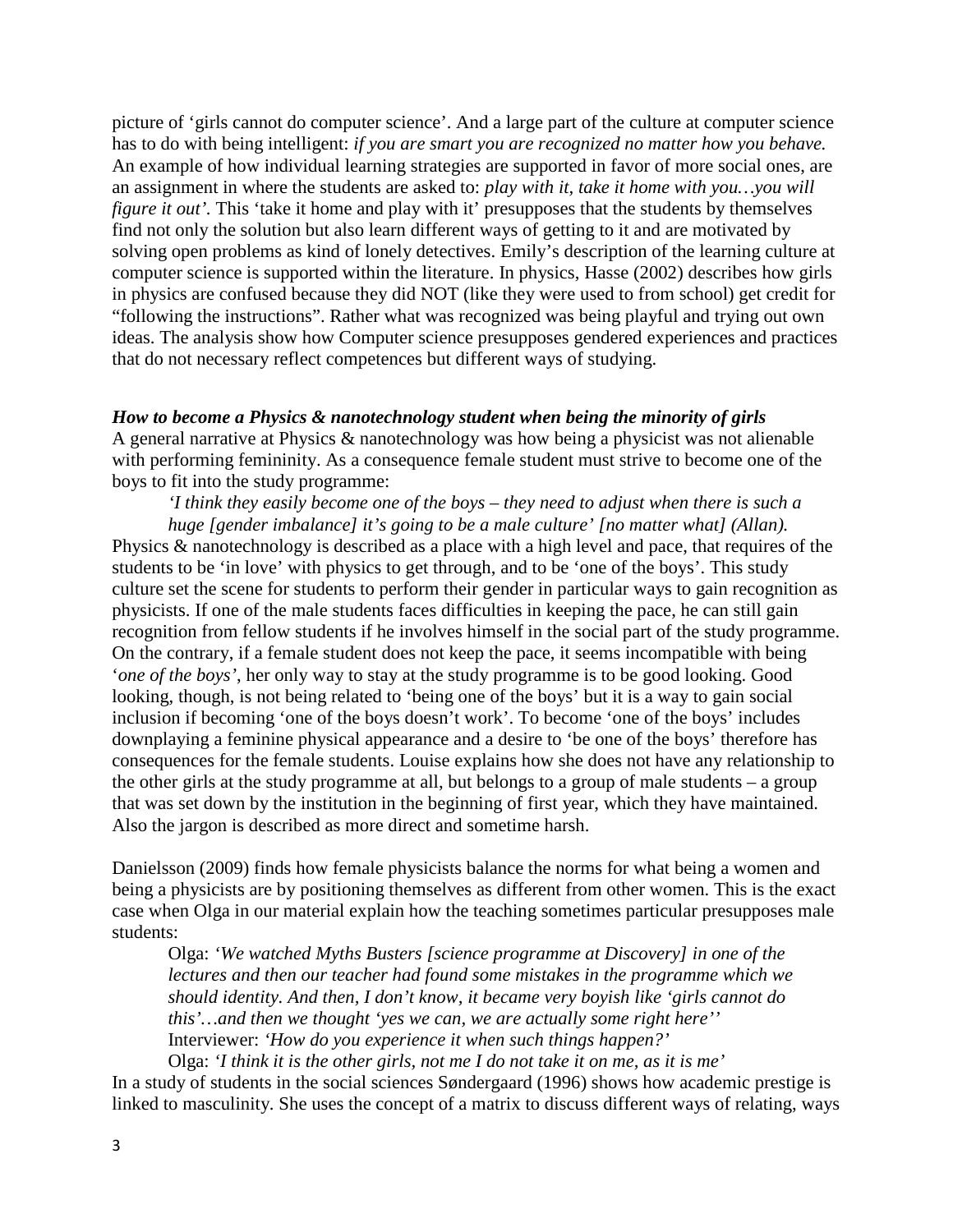of acting and interacting, but also academic preferences and competence. When academic competences are related to masculinity it does not mean that men necessarily are conceived of as competent. Competence is related to the matrix, and this means that male students have a more immediate access to being recognised by the environment as competent, because they carry the sign on the body that through the matrix is connected with academic competence. Female students can be recognised as competent as well, but they have to show or act their competence more explicitly because they are not linked to it through the matrix.

#### *How to become a Molecular biomedicine student being the minority of boys*

The students' description of being a male student at molecular biomedicine is opposite to that of being a female physics student. Here the male students are expected to be different from the girls both academically and socially. They are expected to have a need of hanging out with other male students, being high shouting, informal and spontaneous. These expectations have some consequences for how male students are positioned and position themselves. One is that they meet in a lodge for male students only:

Will: *'We were to this lodge inauguration with drinking, different games - really masculine, like be in sauna and drink booze and then out running naked around'* Peter: *'It is also a kind of natural isn't it - when we are boys we need to find some way to stick together'* 

Being together with other male students is described as preferable for the male students at molecular biomedicine, and as a result it is possible to 'hang out with girls' but becoming one of the girls is not perceived as an available or attractive position. Being together with the boys is described as a relief. As the male students at molecular biomedicine are expected to be 'high shouting' and attractive company, they are also expected to find socializing easy. One male student explains how he actually found it hard to enter a class in the beginning afraid of not being able to chat with fellow female students. This expectation also affects the academic positions. Female students are described as well organized, with high self-discipline and work ethic, and the study programme as a high performance culture, but it seems as the male students' performance does not have to be as active: *'We do not show in class that we are wise although we are'* [like the women tend to do according to the interviewed men] and '*we do not need to have everything under control'*. They do not find it necessary to be in control to position them as clever to get recognized as they describe they girls do.

The male students at molecular biomedicine are perceived as something different from the majority of girls. In one perspective the males at Molecular biomedicine are given room to be a Molecular biomedicine student in different ways than the majority within the study programme. In another way they are expected to be different from the majority of girls in specific ways. In that perspective it seems as the male students need to adapt a segregation strategy to be academic and social accepted.

# **Conclusion**

The present analysis has shown that both minority male and minority female students need to engage in particular narrow gendered identity negotiation-processes to become socially and academically integrated into their STEM study programme. To do this the students apply different gendered strategies; ranging from striving to become like the majority by assimilation to explicitly maintaining one's differences by segregation. Also the study has shown how the culture of teaching and perception of knowledge at the study programmes interacts with the